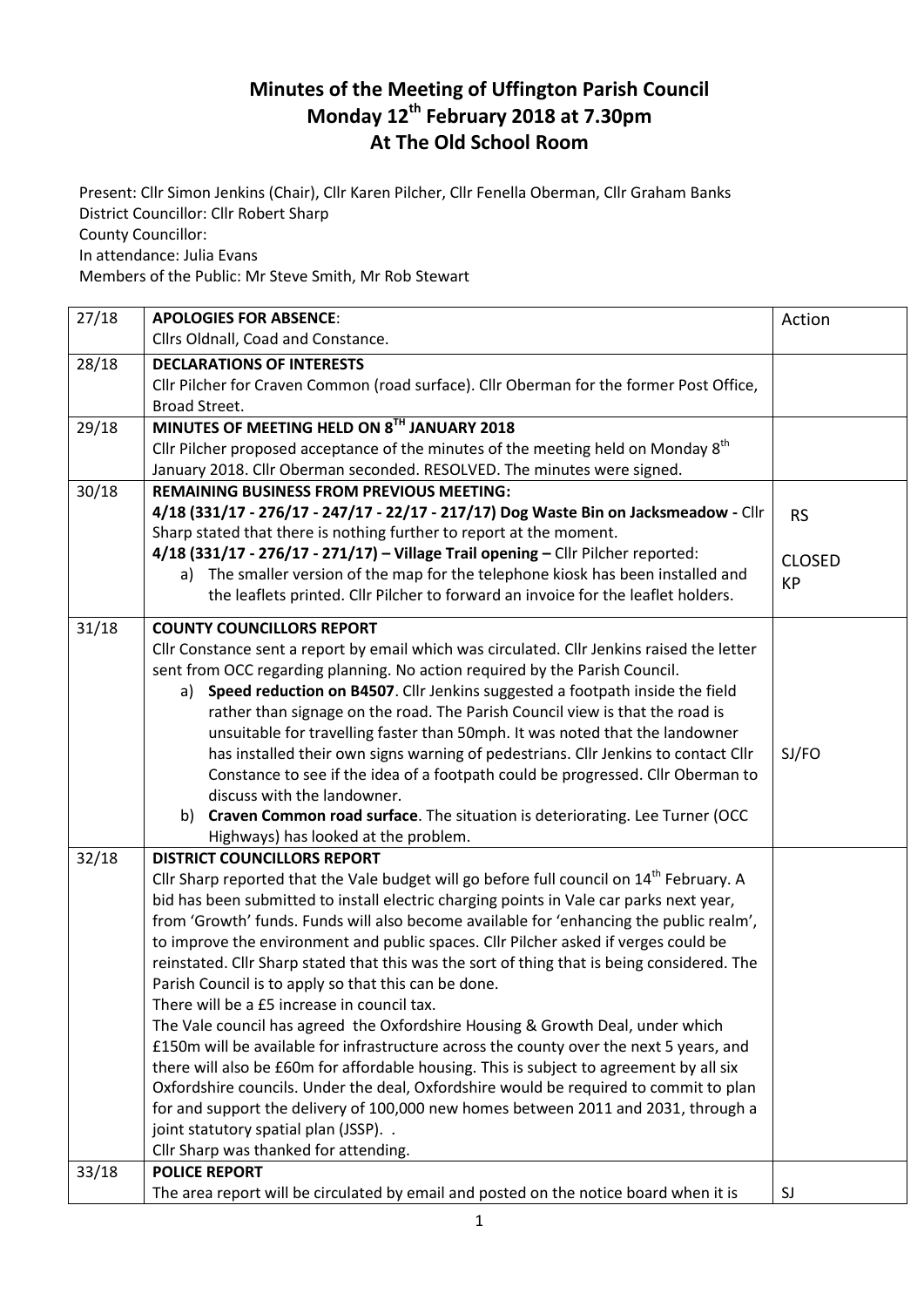|       | received. After note: Completed on 9/2/2018.                                                 |                |
|-------|----------------------------------------------------------------------------------------------|----------------|
| 34/18 | <b>OPEN FORUM</b>                                                                            |                |
|       | <b>Planning Application at The Walnuts</b>                                                   |                |
|       | Mr Smith reported that in the amended plans the size of the proposed stable had been         |                |
|       | reduced by one third. It was now designed to hold 2 rather than 3 horses. Cllr Banks         |                |
|       | questioned the openings. It was confirmed that they are windows. Mr Smith stated that        |                |
|       | there is extant planning permission for a new access to the site if required. However the    |                |
|       | existing gate has been in place since 1910. Cllr Banks clarified the Parish Council's        |                |
|       | concerns over access. Cllr Pilcher questioned ownership of the ditch; OCC own the road       |                |
|       | side.                                                                                        |                |
|       | Mr Smith and Mr Stewart were thanked for attending.                                          |                |
|       | <b>ONGOING PROJECTS</b>                                                                      |                |
| 35/18 | PARISH COUNCIL ASSETS AND LAND REGISTRY                                                      |                |
|       | Cllr Jenkins reported that the Hillman Partnership was still awaiting a full response from   | SJ             |
|       | Land Registry for registration of the Old School Room.                                       |                |
|       | Cllr Jenkins has circulated a list of titles and common land registrations. He has also      |                |
|       | spoken to the former landowners regarding the transfer conveyance for the burial             |                |
|       | ground. Cllr Banks confirmed that the Parish Council held title to the extension to the      |                |
|       | burial ground which was donated by the Avenell family.                                       |                |
|       | A resident still wants to purchase the triangle of land at Craven Common from the            |                |
|       | Parish Council; it was reported that he is obtaining a valuation.                            |                |
| 36/18 | PROPOSED DEVELOPMENT OFF FERNHAM ROAD                                                        |                |
|       | Nothing to report. Remove from the agenda.                                                   | Clerk (agenda) |
| 37/18 | <b>COMMUNITY LED PLAN UPDATE</b>                                                             |                |
|       | Cllr Jenkins has been in touch with Oxfordshire Clinical Commissioning Group. An action      |                |
|       | plan for the area has been sent but it does not address the issue at hand. Cllr Jenkins to   |                |
|       | establish whether there is anything more local. If not, it was suggested that it may be      |                |
|       | necessary to revert to informal community support, which is already in place. It was         | SJ             |
|       | agreed to put something in the next Courier then close this matter.                          |                |
| 38/18 | <b>NEIGHBOURHOOD PLAN UPDATE</b>                                                             |                |
|       | There is a meeting on $13^{th}$ February. The draft plan is being reviewed internally by the |                |
|       | Steering Group, and a- public event has been scheduled for 24 April.                         |                |
| 39/18 | <b>TBSM UPDATE</b>                                                                           |                |
|       | <b>Revision of 1989 Declaration of Trust</b>                                                 |                |
|       | There are still some outstanding issues on the Variation to the 1989 Declaration of          | SJ/KP          |
|       | Trust. Cllr Jenkins to discuss again with Mr Nowell. Cllr Pilcher to speak to Tessa          |                |
|       | Henessey.                                                                                    |                |
|       | Draft Lease between the Parish Council and Uffington Museum Trustees                         |                |
|       | A revised draft is due to be available for review next week.                                 |                |
|       | Museum update                                                                                |                |
|       | There is a problem with the electrics. The 5 year review is due in March. The electrician    |                |
|       | will resolve the problem at the same time as carrying out the review, at an estimated        |                |
|       | cost of £150. Should further electrical work be recommended, quotes would be sought.         |                |
| 40/18 | OLD SCHOOL ROOM REPAIRS UPDATE                                                               |                |
|       | The method of repair has been revised as recommended by the Vale. Drawings have              |                |
|       | been updated. It is hoped that LB consent will be granted by the end of February.            |                |
|       | A grant of £6500 has been received from the Oxfordshire Buildings Trust. Other grant         |                |
|       | applications are in the pipeline. WHST has requested copies of the quotes before the         |                |
|       | grant request can be considered. Cllr Pilcher outlined all the other funds that were still   |                |
|       | available. Cllr Jenkins asked whether benefactors should be listed in the museum. It was     |                |
|       | agreed that only those benefactors donating more than a certain amount would be              |                |
|       | shown.                                                                                       |                |
|       | Cllr Pilcher stated that the Conservation Officer of the South East Museum Service will      |                |
|       | visit while the repairs are underway to ensure the work is being carried out to the          |                |
|       |                                                                                              |                |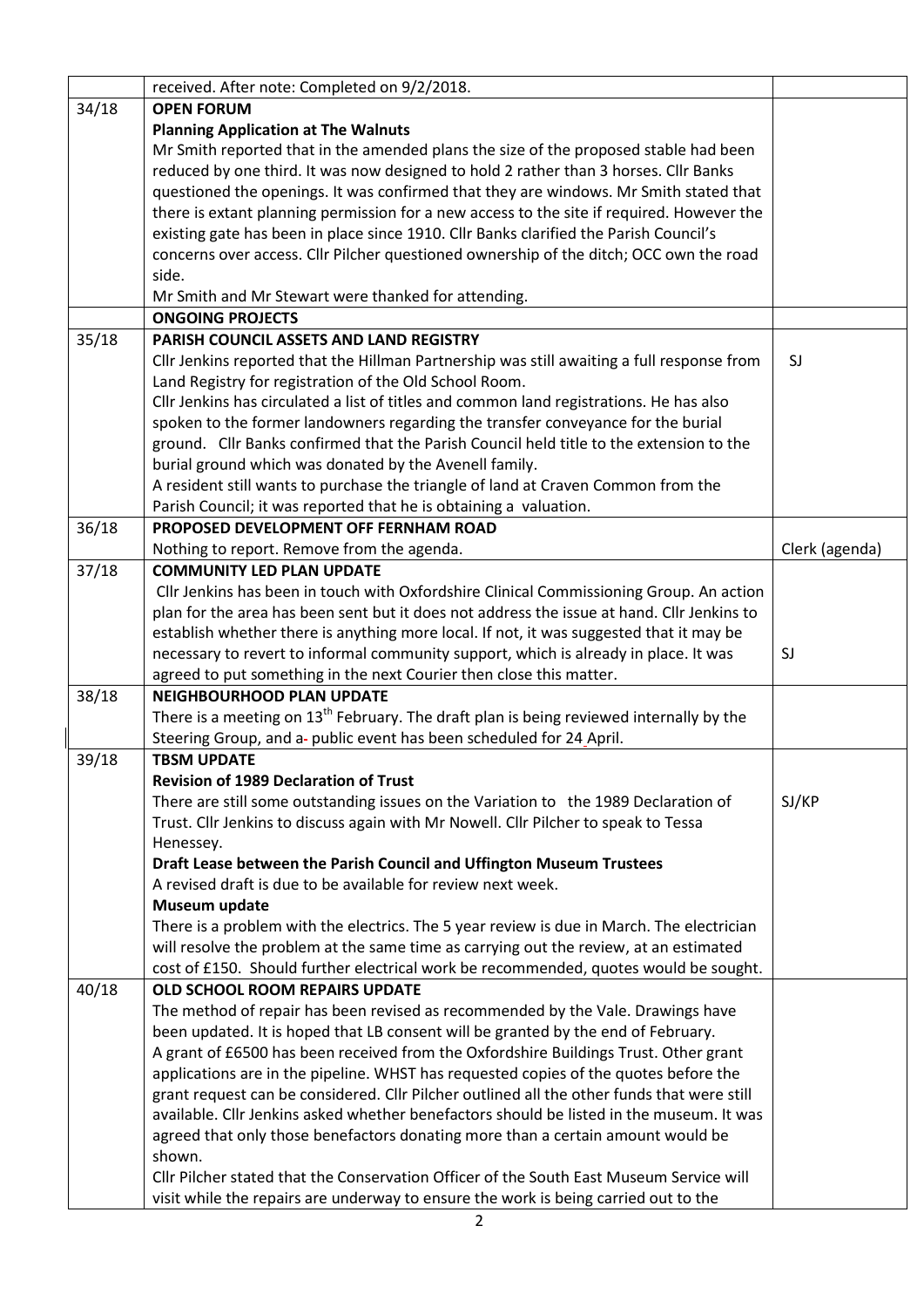|       | proper standards. The fundraising thermometer has been installed.                                                                                                                  |           |
|-------|------------------------------------------------------------------------------------------------------------------------------------------------------------------------------------|-----------|
| 41/18 | <b>S106 CONTRIBUTIONS - STATION ROAD DEVELOPMENT</b>                                                                                                                               |           |
|       | Cllr Jenkins stated that the Cricket Club has now received its funds. A new list of funds                                                                                          |           |
|       | has been received and will be circulated. The second invoice from Malcolm Hinton is                                                                                                | SJ        |
|       | due.                                                                                                                                                                               |           |
|       | Cllr Jenkins noted that the VAS is slow to light up. Clerk to check the settings with                                                                                              | Clerk     |
|       | Messagemaker                                                                                                                                                                       |           |
|       | <b>PLANNING MATTERS</b>                                                                                                                                                            |           |
| 42/18 | <b>New Applications to be considered:</b>                                                                                                                                          |           |
|       | P17/V3294/FUL - The Walnuts, Broad Street. Amended plans for proposed stable block,                                                                                                |           |
|       | store and hay barn. Retrospective change of use from agricultural to equestrian. Having                                                                                            |           |
|       | heard from Mr Smith the Parish Council is now happy to respond with No Objections.                                                                                                 |           |
|       | Cllr Jenkins to develop a response.                                                                                                                                                | SJ        |
|       | P18/V0218/LB - The Vale Cottage. Internal alterations. The Parish Council had no                                                                                                   |           |
|       | objection to this application.                                                                                                                                                     |           |
| 43/18 | Craven Yard - New garage. The Vale Planning Enforcement team are looking into this.                                                                                                | <b>RS</b> |
|       | Cllr Sharp to chase for an update.                                                                                                                                                 |           |
| 44/18 | Update on outstanding planning applications: P18/V0003/O - Dragon Hill, Woolstone                                                                                                  |           |
|       | Road. Outline permission for the development of two new dwellings. Not yet                                                                                                         |           |
|       | determined.                                                                                                                                                                        |           |
|       | P17/V3243/LB - Tom Brown Museum, Broad St, Uffington. Structural and in-situ                                                                                                       |           |
|       | conservative repairs to masonry and minor alterations to the Old School Room. For                                                                                                  |           |
|       | information only (Not yet determined)                                                                                                                                              |           |
|       | P17/V2670/FUL - Former Post Office, Broad Street. Proposed new dwelling with access.                                                                                               |           |
|       | Not yet determined.                                                                                                                                                                |           |
| 45/18 | <b>OTHER PLANNING MATTERS</b>                                                                                                                                                      |           |
|       | Cllr Jenkins has requested a dropped kerb to enable easier road crossing by the shop.                                                                                              |           |
|       | The site has been reviewed with Lee Turner. Mr Turner also reviewed the damaged                                                                                                    |           |
|       | road surface in Craven Common, the broken railings in Fernham Road and the removal                                                                                                 |           |
|       | of all signage relating to the former bus stops.                                                                                                                                   |           |
|       | A meeting has been held with Mr Preece about a potential application for 4 cottages on<br>Fawler Road. The Parish Council has suggested that a pre-app be carried out, in light of |           |
|       | the planning history on this site.                                                                                                                                                 |           |
|       | <b>FINANCE</b>                                                                                                                                                                     |           |
| 46/18 | To approve February payments and sign cheques:                                                                                                                                     |           |
|       | Cllrs Oberman and Pilcher proposed and seconded approval of payments totalling                                                                                                     |           |
|       | £4543.01. RESOLVED. A full list of payments is filed with these minutes. The cheques                                                                                               |           |
|       | were signed.                                                                                                                                                                       |           |
| 47/18 | Q3 Finance Report                                                                                                                                                                  |           |
|       | Cllr Oldnall sent the following report:                                                                                                                                            |           |
|       | The accounts continue to be well run and organised in spite of a greater<br>1.                                                                                                     |           |
|       | number of receipts and expenditure to/from a wider range of sources. No inaccuracies,                                                                                              |           |
|       | inconsistencies or other issues were found.                                                                                                                                        |           |
|       | Given the increased number of ring-fenced funds and advances payments<br>2.                                                                                                        |           |
|       | (especially S106 funds), accounting for these needs to be clear and separate from the                                                                                              | MO/Clerk  |
|       | routine parish expenditure met mainly from the precept. To be discussed with the RFO                                                                                               |           |
|       | for FY18/19.                                                                                                                                                                       |           |
|       | 3.<br>Monthly reporting, 3 points:                                                                                                                                                 |           |
|       | As expected, the inclusion of the 'Analysis Sheet' for FY 17/18 made setting the<br>a.                                                                                             |           |
|       | FY 18/19 budget more straightforward and robust. The only significant additional                                                                                                   |           |
|       | elements being the cost of OSR repairs and associated fund-raising.                                                                                                                |           |
|       | There may be some further improvements that can be made to this Analysis<br>b.                                                                                                     |           |
|       | 'sheet'.                                                                                                                                                                           |           |
|       | The generation and layout of the monthly financial analysis which now, usefully,<br>c.                                                                                             |           |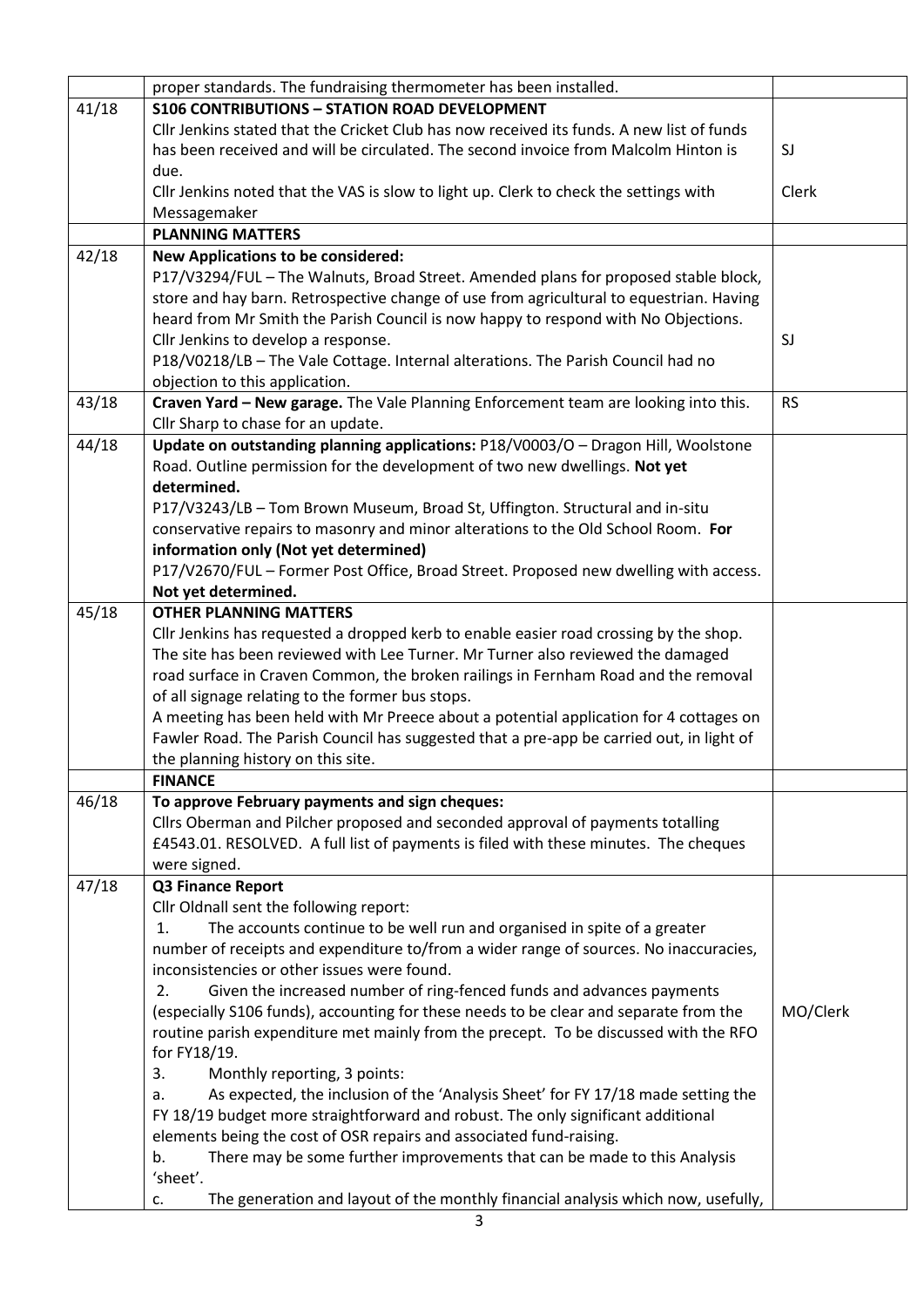|       | includes VAT owed as a creditor which makes the reserve figure more accurate on a                                                                                                  | MO/Clerk |
|-------|------------------------------------------------------------------------------------------------------------------------------------------------------------------------------------|----------|
|       | month-by-month basis to be discussed with the RFO.                                                                                                                                 |          |
|       | Bank statements have not been checked against the monthly totals reported to<br>4.                                                                                                 |          |
|       | councillors at the PC meetings. This will be completed as part of the Q4 review.                                                                                                   |          |
|       | Summary. No issues have been identified and the account continues to be well run.                                                                                                  |          |
|       | There are potential areas for improved reporting to be discussed with the RFO for                                                                                                  | MO       |
|       | FY18/19.                                                                                                                                                                           |          |
| 48/18 | To consider the Grounds Maintenance Contract for 2018/19                                                                                                                           |          |
|       | Acceptance proposed and seconded by Cllrs Pilcher and Oberman. RESOLVED. The                                                                                                       |          |
|       | contract was signed. It was suggested that the first cut of rural and urban verges should                                                                                          |          |
|       | be made in March.                                                                                                                                                                  |          |
| 49/18 | Jubilee Field Trust - the way forward                                                                                                                                              |          |
|       | The trust deed was circulated. The Parish Council is a Custodian Trustee. There does not                                                                                           | SJ       |
|       | appear to be a capacity for amendment. Cllr Jenkins to discuss with OPFA.                                                                                                          |          |
|       | <b>ANNUAL/QUARTERLY REVIEWS</b>                                                                                                                                                    |          |
| 50/18 | Parish Council aims and objectives for 2018/19                                                                                                                                     |          |
|       | Cllr Pilcher requested an addition 'to work with UMT to bring the Trust up to date'.                                                                                               |          |
|       | Cllr Jenkins added 'to sort out the Jubilee Field Trust'.                                                                                                                          |          |
|       | Cllr Jenkins to update the list.                                                                                                                                                   | SJ       |
| 51/18 | <b>UPKEEP (INC. WATERCOURSES)</b>                                                                                                                                                  |          |
|       | Footpath 12 - an application to install three kissing gates is to be submitted. Cllr Jenkins                                                                                       |          |
|       | to get the quotes for installation. Funding will be sought from The Trust for Oxfordshire's                                                                                        | SJ       |
|       | Environment (TOE2) Ltd. Additional funding will be required and the WHST was suggested.                                                                                            |          |
|       | Cllr Oberman suggested using S106 money. Cllr Jenkins to look into this.                                                                                                           |          |
|       | Crocuses - last year's bulbs are starting to come through, but none yet from this year's                                                                                           | SJ       |
|       | planting. They need to be protected from mowing. Cllrs Pilcher and Jenkins to action                                                                                               |          |
|       | this and also inform the person who does the mowing.                                                                                                                               | SJ       |
|       | A large hedge belonging to the Parish Council outside Benjie's Cottage needs to be cut.                                                                                            |          |
|       | Cllr Jenkins to ask the local team to do this.                                                                                                                                     |          |
|       | Cllr Pilcher has walked around the village with a resident who had concerns about its                                                                                              |          |
|       | appearance. There are 4 or 5 areas around the village that need attention. Cllr Jenkins<br>to instruct a tree surgeon to deal with one area. After Note: Following a report on Fix |          |
|       | my Street, this has been referred to the landowner.                                                                                                                                |          |
|       | Where damage has occurred to verges Cllr Pilcher stated that the Parish Council will                                                                                               |          |
|       | write if it is known who caused the damage. Cllr Pilcher suggested that the resident                                                                                               |          |
|       | joins the local team to help keep the village tidy.                                                                                                                                |          |
|       | Cllr Banks reported that the ditches are running well. There are no major blockages. A                                                                                             |          |
|       | few gullies have been cleared.                                                                                                                                                     |          |
|       | <b>GENERAL</b>                                                                                                                                                                     |          |
| 52/18 | <b>Monthly Play Area inspections</b>                                                                                                                                               |          |
|       | Cllr Oberman reported that everything was fine in the Play Area.                                                                                                                   |          |
|       | <b>GDPR</b>                                                                                                                                                                        |          |
|       | Work is just beginning on this. The first step will be a data audit. Cllr Jenkins and JE will                                                                                      | JE       |
|       | be attending a training session in March.                                                                                                                                          |          |
|       | <b>CONSULTATIONS</b>                                                                                                                                                               |          |
| 53/18 | RAF Brize Norton Public Consultation. The Parish Council had no comment to make.                                                                                                   |          |
|       | <b>CORRESPONDENCE AND MATTERS FOR THE MARCH AGENDA</b>                                                                                                                             |          |
| 54/18 | Jubilee Field Camping. It was agreed that camping on the Jubilee Field was not                                                                                                     | SJ       |
|       | permitted. Cllr Jenkins to reply to the query.                                                                                                                                     |          |
|       | Battles Over - end of WW1 commemoration. This is mainly aimed at churches and                                                                                                      |          |
|       | details have been forwarded to the Vicar. It was noted that the museum will have a                                                                                                 |          |
|       | display on WW1. It was agreed that no further commemoration events would be                                                                                                        |          |